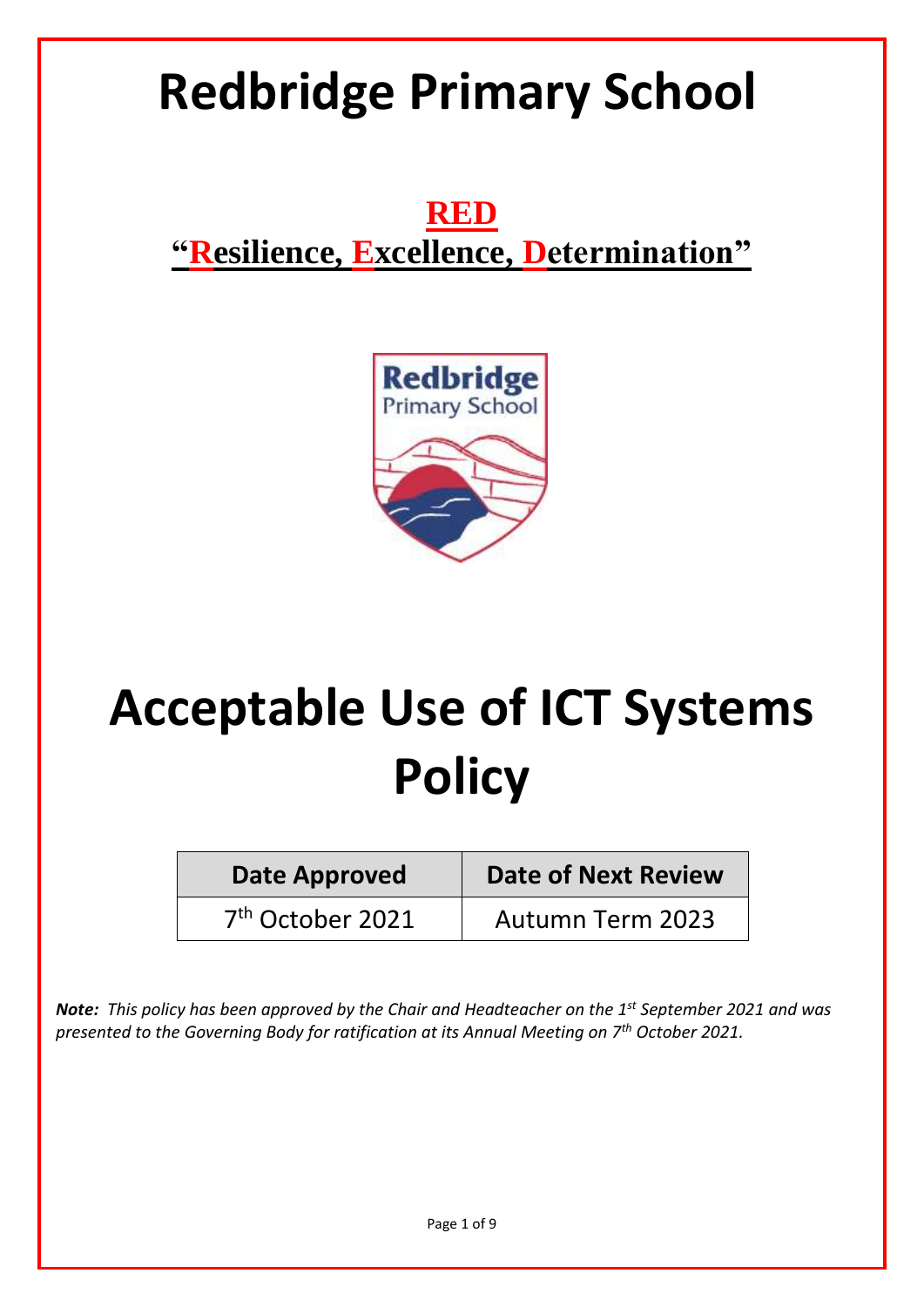| <b>Contents</b> |                                             | Page no.       |
|-----------------|---------------------------------------------|----------------|
| $\mathbf{1}$    | Introduction                                | 3              |
| $\overline{2}$  | <b>General Conduct</b>                      | 3              |
| 3               | Confidentiality                             | 3              |
| 4               | <b>Access Control</b>                       | $\overline{4}$ |
| 5               | <b>Email Usage</b>                          | 4              |
| 6               | <b>General Usage Guidance</b>               | 5              |
| 6.1             | Desktop/Laptop computers                    | 5              |
| 6.2             | Removable Media                             | 5              |
| 6.3             | Personal Use                                | 5              |
| 6.4             | Software and Downloads                      | 6              |
| 6.5             | Images/Videos                               | 6              |
| 6.6             | Network Protocol                            | 6              |
| 6.7             | <b>Internet Usage</b>                       | 6              |
| 6.8             | Social Networking and message applications  | 6              |
| 6.9             | Use of your own Equipment                   | 7              |
| 6.10            | <b>Mobile Devices</b>                       | 7              |
| 6.11            | <b>Supervision of Pupil Use</b>             | 8              |
| 6.12            | Reporting Problems with the Computer System | 8              |
| 6.13            | Reporting Breaches of This Policy           | 8              |
| 6.14            | Electronic Devices- Searching & Deletion    | 8              |
| 7               | Remote or Mobile Working                    | 8              |
| 8               | Lost or Stolen Assets                       | 9              |
| 9               | Return of School Assets                     | 9              |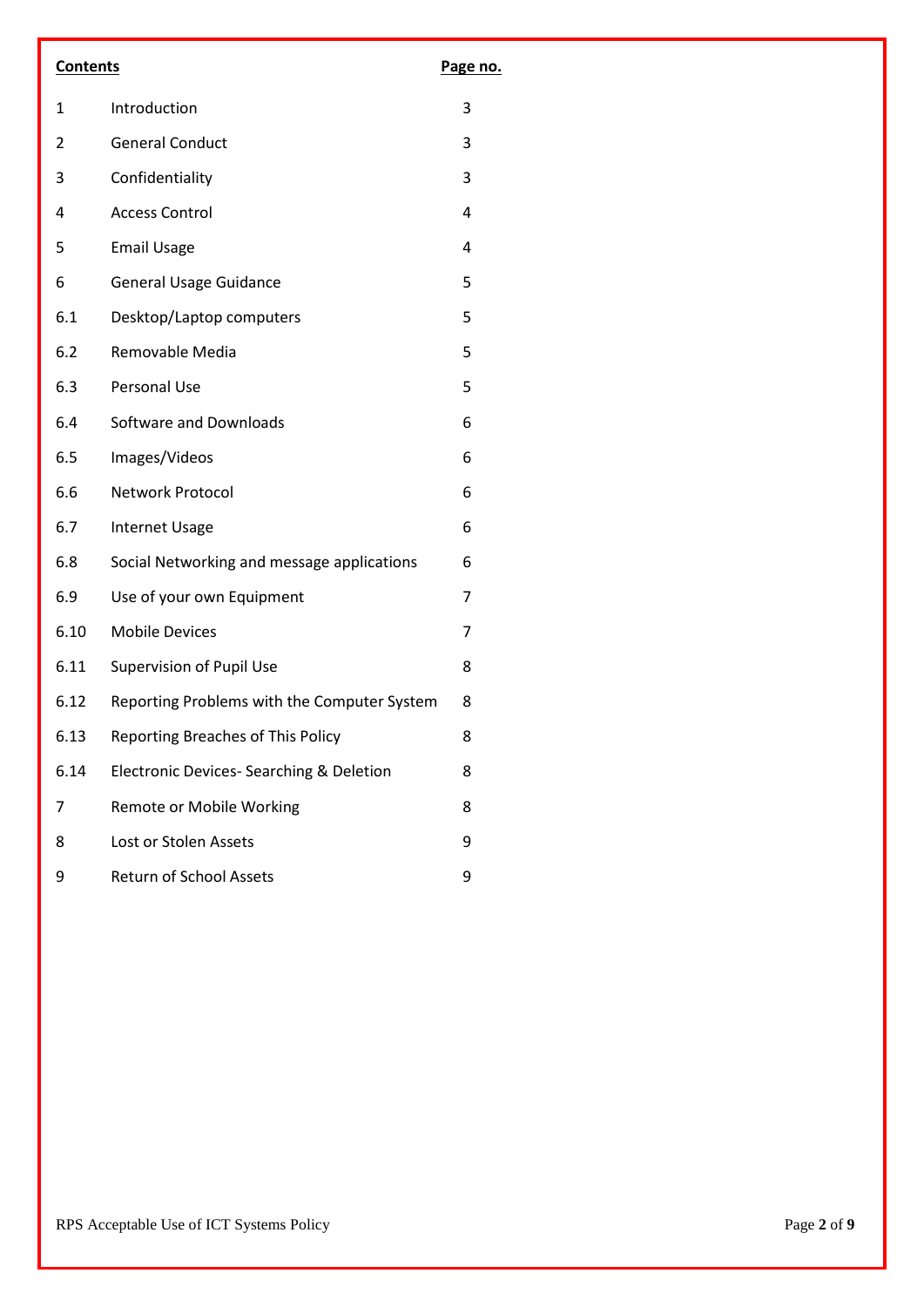### **1. Introduction**

This policy sets out the school's expectations in respect of all persons using equipment, facilities and information belonging to the school.

This policy covers the use of:

- Information, with particular reference to personal information,
- Equipment (including but not limited to computers, laptops, tablets and smartphones as managed by the school),
- Internet.
- Email and other correspondence and communication channels including social media and other digital and online societal services,

Failure to comply with this policy will result in appropriate disciplinary action in line with the school's Disciplinary procedures. The school requires users to accept that:

- This policy applies no matter your work location i.e., in the school, at home, remotely or mobile working.
- You **are** aware that improper use of any school information can result in either you and/or the school incurring civil or criminal liability, so the school reserves the right to report any illegal activities to the appropriate authorities.

# **2. General conduct**

As a user of the school's information and information systems, you are expected to act in a professional and responsible manner and therefore you **must not**:

- Attempt to make changes to information or information systems where you have no explicit permission or authorisation, or where any change made could be construed as fraudulent or illegal. This includes installing or attempting to reconfigure any software or delegating such a change to another user.
- Make statements on your own behalf or on behalf of the school, using any of the school's communication channels, which are or may be defamatory, bring the school into disrepute or imply that you are acting on behalf of the school when you have no authority to do so.
- Knowingly carry out any action that will degrade or deny access to information to other authorised users
- Use school systems to breach, or attempt to breach, any legislation. These include Protection of the Children Act; the Obscene Publications Act; the General Data Protection Regulations (UKGDPR 2020); Data Protection Act 2018; Freedom of Information Act; Intellectual Property Legislation; Copyright Legislation; and the Computer Misuse Act.
- Place school information at risk by handling it in an insecure manner within or outside of school premises.

# **3 Confidentiality**

In order to maintain confidentiality

- Do not forward to an external party any information that may compromise the rights of a service user or third party in relation to their confidentiality
- Where you have received an email in error, notify the sender that you have received the message in error and then delete any copies of misdirected messages. If the email contains sensitive or personal information notify the designated data protection lead (DDPL) that information has been disclosed to you in error.
- Information should only be shared where there is a business need to do so and this should be in accordance with data protection regulations. Sharing of personal-sensitive information or otherwise confidential information should be approved by your line manager.

RPS Acceptable Use of ICT Systems Policy Page **3** of **9**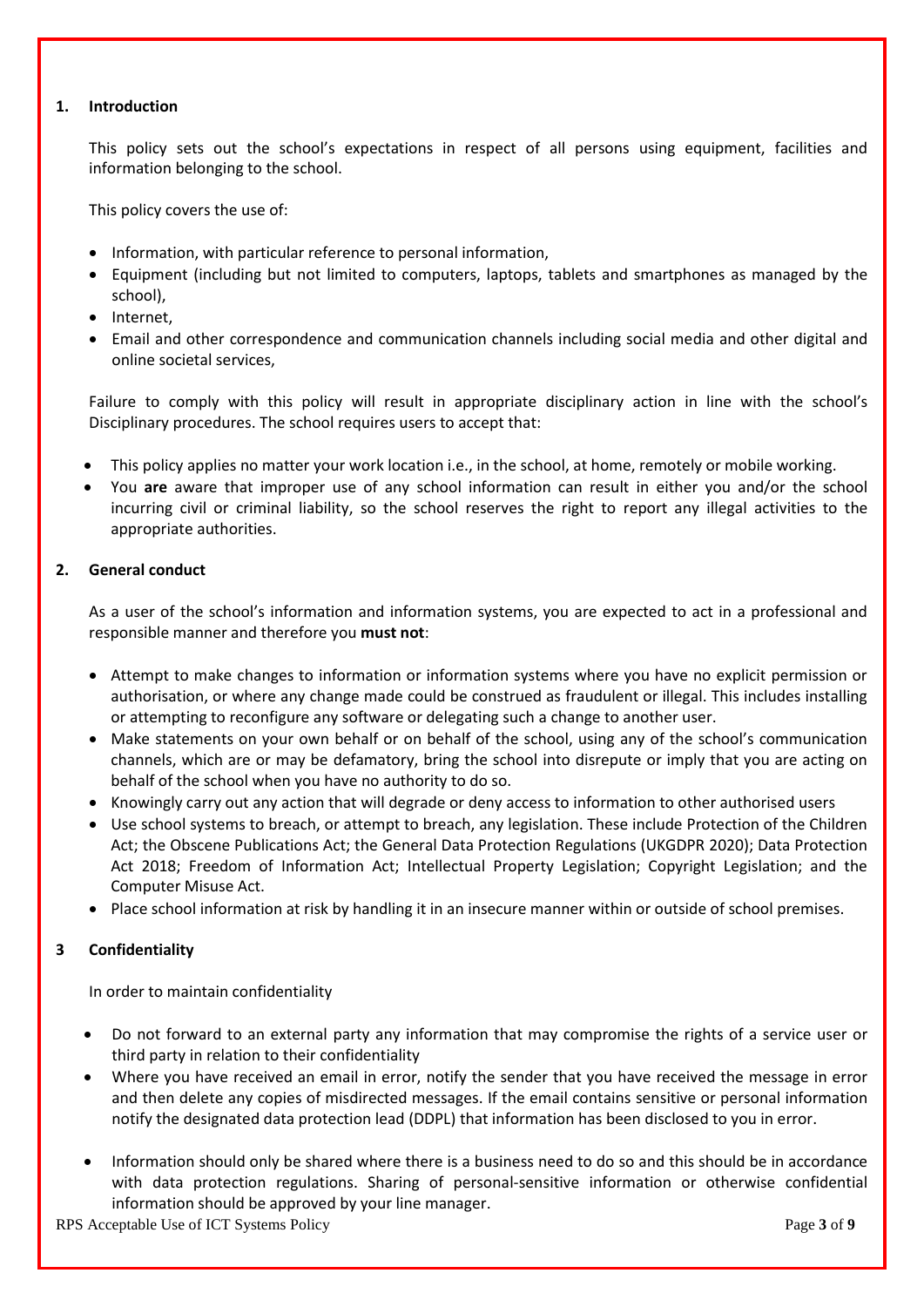#### **4 Access control**

To ensure only authorised users can access the school information and systems:

- You **must not** use a colleague's username or password (credentials) to gain access to any information or system.
- You **must not** attempt to access any information or system that you have not been given explicit permission to access.
- You **must not** share your credentials or use them to log another person into the network even if you are asked to by your line manager.
- You **must** notify the loss of your credentials or where a third-party gains access to your password, by reporting this to your DDPL immediately.
- You must notify your IT Support to disable your account as soon as you become aware of any unauthorised access using your credentials.
- You **must** lock your computer screen when away from your device using the keyboard locking mechanism to protect on-screen information.

### **5 Email Usage**

Email is an effective business tool for communicating with colleagues, parents, suppliers and partners both inside and outside the school.

Email is **not** a secure means of communication. It does not provide immediate or guaranteed delivery.

All emails sent or received using the school's systems are the property of the school.

All messages will be unpacked and scanned for viruses as they arrive or leave all school systems. Users of school Email **shall**:

- Send all sensitive information using *Egress*. This will also indicate to the recipient how you expect them to handle the information
- Take great care not to click on unsolicited links that may be malicious and take all directed steps to prevent a ransomware attack
- Send all emails involving more than one third party, such as parents or providers, by BCC not CC
- Send confidential or sensitive personal information to general email addresses (e.g. Hotmail, yahoo, gmail, msn) using encrypted email; except when documented consent is given by the data subject
- Ensure emails never contain children's full names either in the subject line or the main body of the text. Initials should be used wherever possible.
- Use "Private" calendar appointments where the subject of meeting indicates confidentiality may be a concern.
- Treat email correspondence as a permanent written record which may be read by persons other than the addressee and store these in appropriate network locations in a structured manner according to their retention schedule.
- Review their Email mailbox regularly and delete unnecessary messages
- Treat unsolicited Emails from unknown sources with the upmost suspicion

Users of school Email **shall not**:

- Use language which includes swear words or may be considered offensive or abusive.
- Send school information to or from your own personal email address especially where this includes sensitive personal information of a pupil or staff member
- Download school information to non-school or personal devices or cloud storage.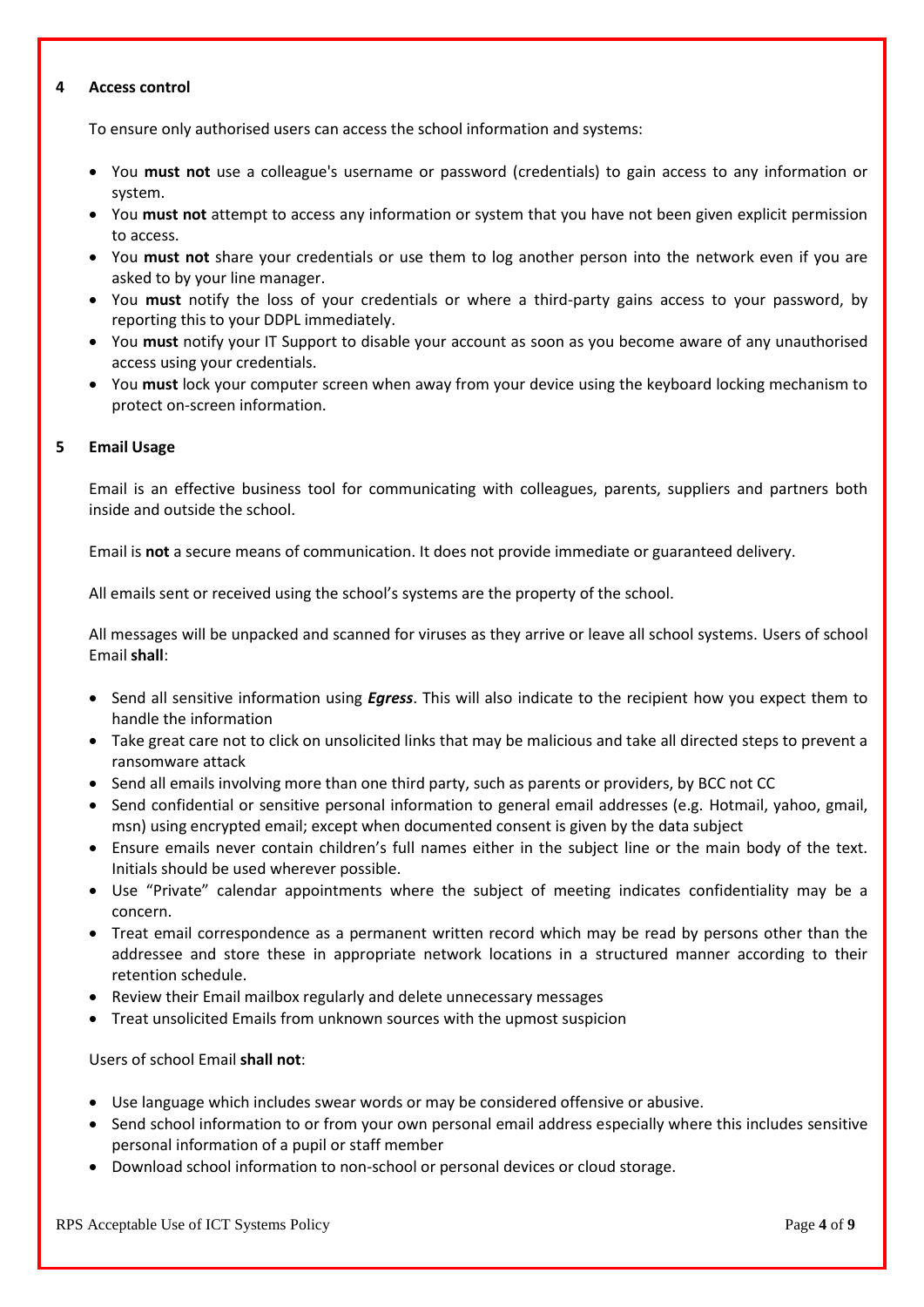- Set up automatic forwarding of email rules to external email accounts
- Transmit PIN (personal identify numbers) or PAN (personal account numbers) used in credit card transactions via email or any other messaging systems unless appropriately encrypted.
- Send outbound email from generic email accounts set up to receive incoming email only or forward "chain" or joke emails to others
- Use school email addresses and other official contact details for setting up personal social media accounts.
- Rename email attachments or password protect attachments to evade malicious software scanning.
- Seek to gain access to another user's mailbox without either their consent or the written approval of their line manager

Where you are replying to emails take care to remove personal data from the correspondence chain where appropriate. The onus is on **you** to protect data in transit.

#### **6. General Usage Guidance**

#### **6.1 Desktop / Laptop computers**

Desktop/Laptop computers **must not** be used to store any data, including personal, sensitive data. Data stored on the device may not be backed up, and are at risk of loss, theft, or damage by viruses or other malicious software such as spyware.

You **must not** store any non-work related (i.e., not for school business) files, personally owned software or pictures on school owned computers or shared folders.

You **must not** store personal data or data that does not originate from school of any form in any format on school devices or storage media.

You **must not** use personal storage devices or clouds to access or store school information.

It is the school's policy to monitor electronic file storage usage, and to remove any software or files deemed inappropriate or pose a risk to the school's information systems, break copyright legislation or are not for work purposes.

#### **6.2 Removable Media**

All removable media **must** be approved before use on the school's computer systems and network. If you require clarification, then contact the school ICT Support. This is to prevent data loss, and to stop the school's computer systems being infected with malware, e.g. viruses and key loggers.

If you are in possession of unencrypted portable media holding personal data, please contact IT Support immediately to arrange its collection and disposal.

#### **6.3 Personal Use**

The school recognises that occasional personal use of the school's computer is beneficial both to the development of ICT skills and for maintaining a positive work-life balance. Such use is permitted, with the conditions that such use:

- Must comply with all other conditions of this policy as they apply to non-personal use, and all other school policies regarding staff conduct.
- Must not interfere in any way with your other duties or those of any other member of staff.
- Must not have any undue effect on the performance of the computer system; and
- Must not be for any commercial purpose or gain unless explicitly authorised by the school.

Staff may use the school Email system and internet access for personal use, provided such use does not breach the code of conduct. Permitted personal use **must not** impact on your day-to-day work.

RPS Acceptable Use of ICT Systems Policy Page **5** of **9** Personal use is permitted at the discretion of the school and can be limited or revoked at any time.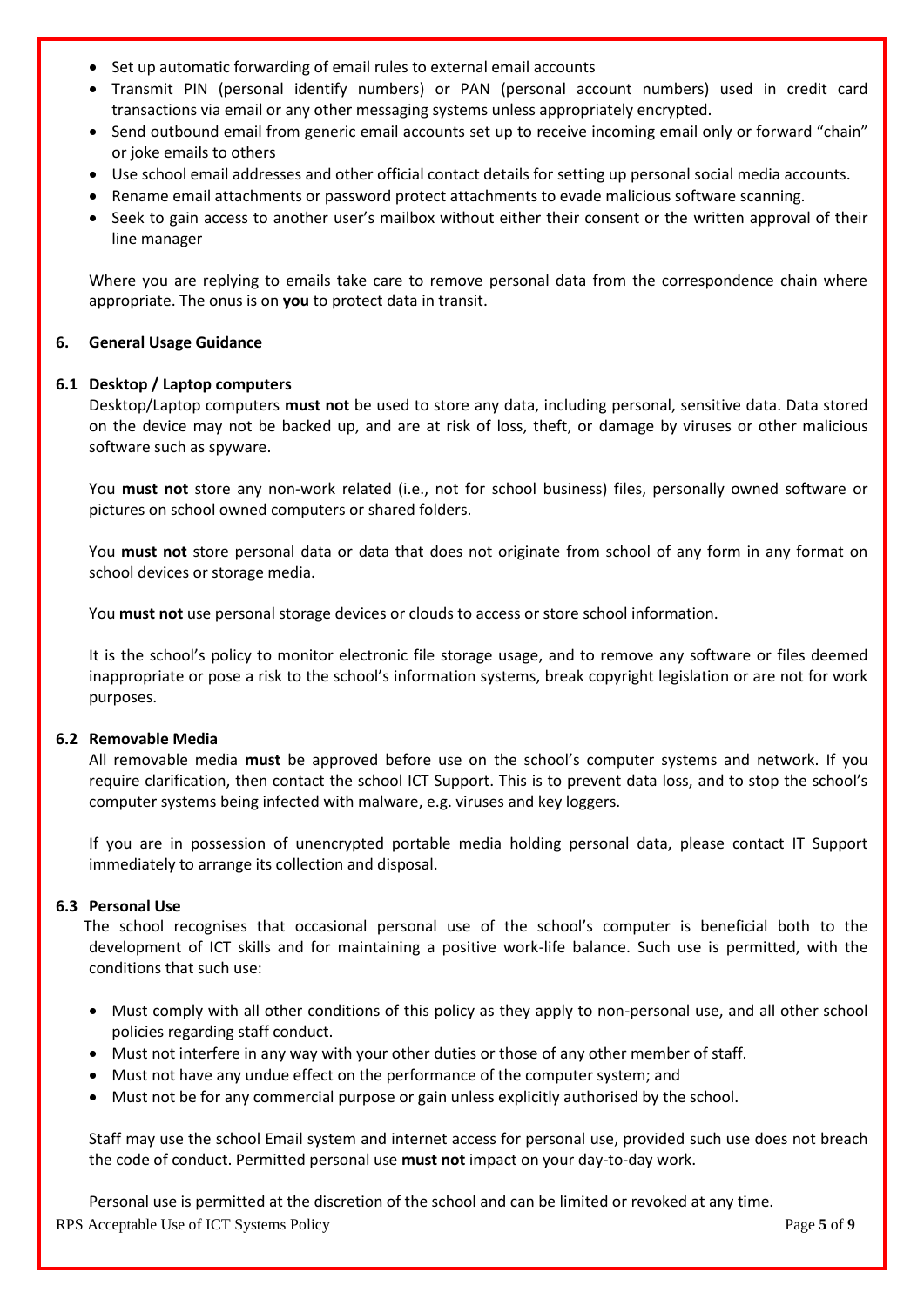- In addition, your: Personally owned computer equipment **must not** be connected to the school's data network except where this has been expressly authorised.
- The school will not be liable for damage to personal items that are connected to its equipment E.g mobile phones being charged through USB ports.

### **6.4 Software and Downloads**

All users are prohibited from installing software and applications onto the network without permission from IT Support.

Copyright and intellectual property rights must be respected when downloading from the internet.

### **6.5 Images/Videos**

Parental consent is required for all children under the age of 16 to have photographs or videos published electronically or in a public area even if they are unidentifiable.

No photos or videos which include nudity or inappropriate actions are permitted to be taken or downloaded under any circumstance.

# **6.6 Network Protocol**

**`**The network protocol is as follows:

- School computer and Internet use must be appropriate to a pupil's education or to staff professional activity.
- Respect other people's material and do not corrupt, interfere with or destroy it.
- Do not open files containing personal information without express permission.
- When working with personal data ensure that the data is secure and cannot be viewed by unauthorised persons.
- Input information, especially into school communication channels, accurately and only share with relevant parties.

### **6.7 Internet Usage**

- Ensure all Internet access is carried out under your login account only;
- Ensure that Internet access is for the purpose of your contractual obligations only
- Pupils must be supervised at all times when using the internet.
- Activities should be planned so 'open searching is kept to a minimum. The facility for caching sites should be used prior to using the internet with pupils.
- When searching the internet with pupils, adults should encourage the children to use 'child safe' search engines. However safe search is set on all computers in school as a default on search engines.
- The use of social networking sites, public chat rooms and messaging systems (e.g. Facebook, Instagram, Twitter) is **not** allowed in school.
- Use of school network environments for personal financial gain, gambling, political purposes or advertising is forbidden.
- Do not attempt to visit websites that may be considered inappropriate or illegal. Downloading some material is illegal and the police or other authorities may be called to investigate.
- The school's IT Support automatically monitors all Internet usage so you are responsible for all Internet sites accessed under your login as this information is recorded for compliance purposes.

### **6.8 Social Networking and messaging applications**

Staff must take care when using websites such as Instagram, Snapchat, Tik tok, Facebook, Twitter, and dating sites etc, even when such use occurs in their own time using their own computer at home. Social Networking sites invite users to participate in informal ways that can leave you open to abuse, and often make little or no distinction between adult users and children. Messaging applications, such as WhatsApp offer convenience but should never be used for sharing, disseminating or decision making with personal information.

You must not allow any pupil to access personal information you post on a social networking site. In particular:

RPS Acceptable Use of ICT Systems Policy **Page 6** of **9**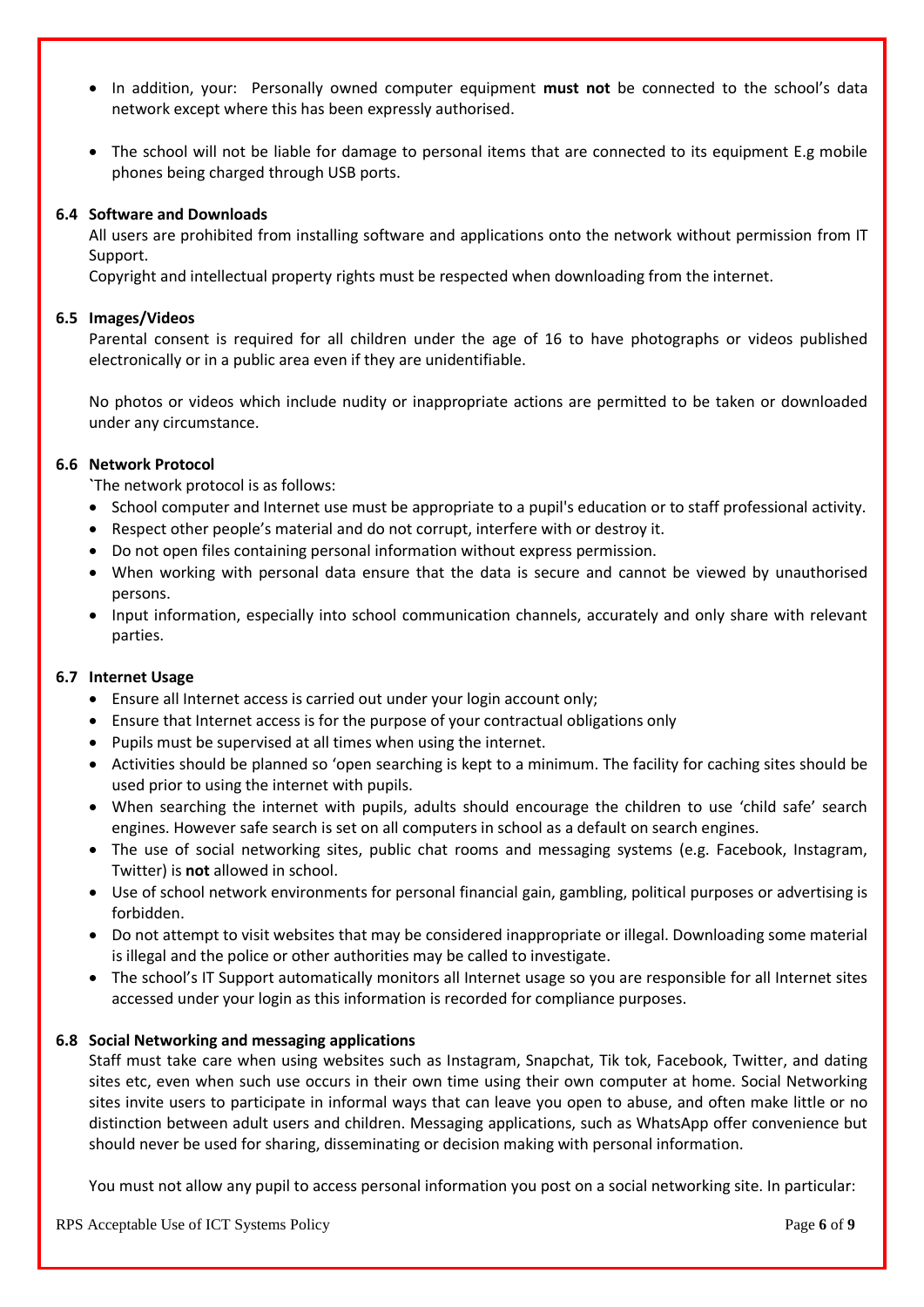- You must not add a pupil to your 'friends list', nor invite them to be friends with you.
- You must ensure that personal information is not accessible via 'Public' setting, but ensure it is to a 'Friends only' level of visibility.
- You should avoid contacting any pupil privately via social networking site, even for school-related purposes.
- You should take steps to ensure that any person contacting you via a social networking website is who they claim to be, and not an imposter, before allowing them to access to your personal information.

It is adviseable not to accept invitations from the pupils' parents or careers to add me as a friend to their social networking sites, nor should you invite them to be your friends. As damage to professional reputations can inadvertently be caused by quite innocent postings or images. You will need to ensure that any private social networking sites/blogs that you create or actively contribute to are not to be confused with your professional role in anyway.

Staff should also take care when posting to any public website (including online discussion forums or blogs) that their comments do not harm their professional standing or the reputation of the school – even if their online activities are entirely unrelated to the school.

- Unless authorised to do so, you must not post comments on websites that may appear as if you are speaking for the school.
- You should not post any material online that can be clearly linked to the school that may damage the school's reputation.
- You should avoid posting any material clearly identifying yourself, another member of staff, or a pupil, that could potentially be used to embarrass, harass or defame the subject.

Encrypted messaging applications such as WhatsApp or Facebook Messenger are not managed by the school. Information stored on them cannot be retrieved should it be required for statutory or legal purposes. Use of pupil data on encrypted messaging services can therefore be considered detrimental to our responsibilities as a data controller

- Do not share personal information via encrypted messaging application of either staff or pupils
- Only use encrypted messaging applications for business as usual activities
- If school information is processed on an encrypted messaging application managed by yourself we may require access to it in the event that is required.

### **6.9 Use of your own Equipment**

- Any mains-operated personal computer or electrical equipment brought on site, for any use, is subject to a Portable Appliance Test (PAT) by site maintenance staff, and must not be used until approved. This test must be performed at regular intervals as required by school's normal rules on electrical safety testing.
- You must not connect personal computer equipment to school computer equipment or information without prior approval from IT Support, without the exception of storage devices such as USB memory sticks.

#### **6.10Mobile Devices**

No images of the children should be taken without parental consent and permission from a member of staff using any mobile device e.g. phones, school cameras. These devices must not be removed from the school premises if they contain images of pupils and without permission from a member of staff.

### **(a) Mobile phones**

- Personal mobile phones should not be used in areas of school where pupils have access.
- During teaching time, mobile phones should be turned off or put on silent mode and stored in a cupboard or locker away from the children.

RPS Acceptable Use of ICT Systems Policy Page **7** of **9**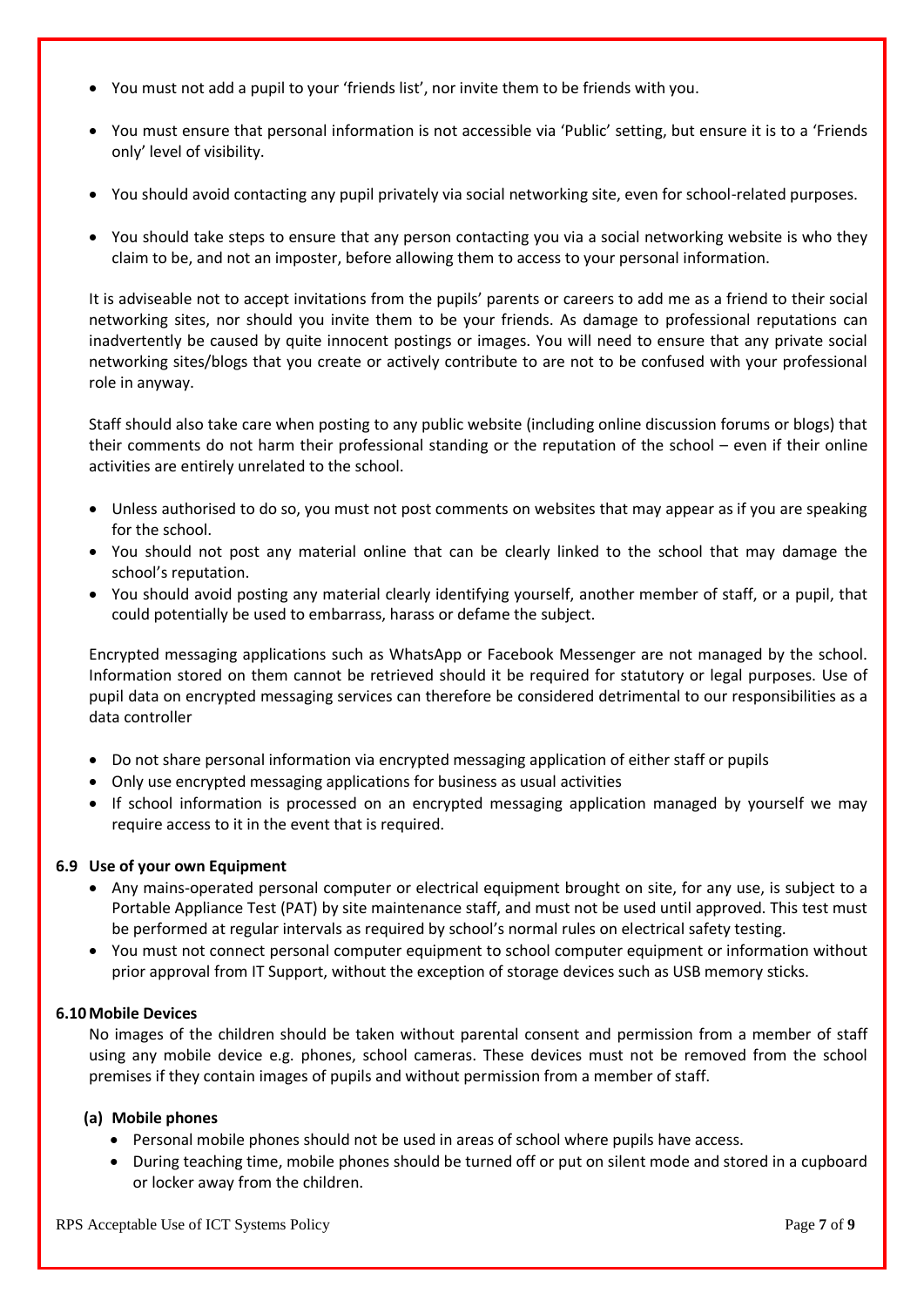- Adult are allowed to access their personal phones on breaks, lunch times and after school in designated areas e.g. staff room or teachers room (safe, suitable places where the children are not present).
- It is forbidden to take photographs/videos of the children on personal mobile phones.

### **(b) Digital cameras**

The school encourages the use of digital cameras and video equipment; however, staff should be aware of the following guidelines:

- Photos should only be named with the pupil's name if they are to be accessible in school only.
- Photos for the website or press must only include the child's first name. The use of personal digital cameras in school is not permitted, including those which are integrated into mobile phones.
- All photos should be downloaded to the school network
- The use of mobile phones for taking photos of pupils is not permitted.

# **6.11 Supervision of Pupil Use**

- Pupils must be supervised at all times when using school computer equipment. Supervising staff needs to ensure that pupils have signed the class computer log and if the pupils are unable to sign the log book they are responsible for doing it for them. When arranging use of computer facilities for pupils, you must ensure supervision is available.
- Supervising staff are responsible for ensuring that the separate Acceptable Use Policy for pupils is enforced.
- Supervising staff must ensure they have read and understand the separate guidelines on e-safety, which pertains to the child protection issues of computer use by pupils.

# **6.12 Reporting Problems with the Computer System**

It is the job of the IT Manager to ensure that the school computer system is working optimally at all times and that any faults are rectified as soon as possible.

- You should report any problems that need attention to IT Support.
- If you suspect your computer has been affected by a virus or other malware, you must report this to IT Support immediately.
- If you have lost documents or files, you should report this as soon as possible. The longer a data loss problem goes unreported, the less chances of your data being recoverable.

### **6.13 Reporting Breaches of this Policy**

All members of staff have a duty to ensure this Acceptable Use Policy is followed. You must immediately inform the DDPL or the Head Teacher, of abuse of any part of the computer system. In particular, you should report:

- Any websites accessible from within school that you feel are unsuitable for staff or pupil consumption.
- Any inappropriate content suspected to be stored on the computer system. This may be contained in email, documents, pictures, etc.
- Any breaches, or attempted breaches, of personal information or security, or
- Any instance of bullying or harassment suffered by you, another member of staff, or a pupil via the school computer system.

All reports will be treated confidentially.

### **6.14 Electronic Devices - Searching & Deletion**

In accordance with 'The Education Act 2012' a school has the right to search and or delete anything from personal devices if they believe illegal or suspicious activity is taken place.

### **7. Remote or Mobile Working**

Remote or mobile working requires a higher degree of care as the risk to information is greater. You should familiarise yourself with the following: